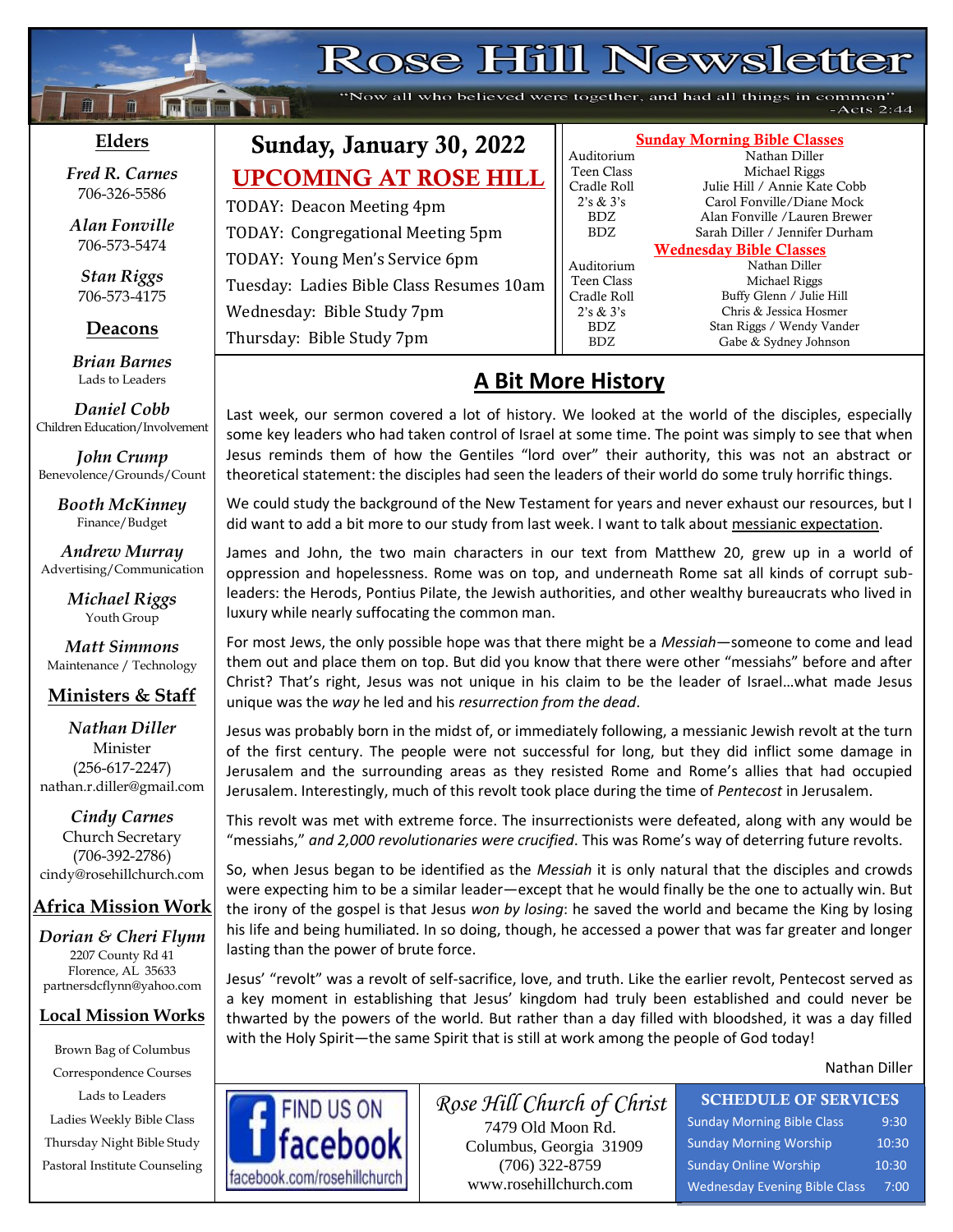# **PRAYER LIST – MEMBERS**

*\*Rick Cox* had a biopsy on Thursday.

*\*Donna Greene* had surgery on her elbow on Tuesday.

*\*Becky Rodgers* will have foot surgery on Thursday.

#### **Ongoing Health Issues***:*

*Larry & Margaret Stewart Pat Johnson Ron & Judy Mixon Anne Jones Craft, Mae Debbie Robison Billy McQuilton Jason Valero Lonnie & Pat Taylor Dorothy Roach Victoria Garrett*

# **PRAYER LIST – SHUT-INS**

*Craft, Jerry Jones, Anne Riggs, Carol*

*Burns, Chuck Campbell, Patricia*

# **PRAYER LIST - FRIENDS & FAMILY**

*\*Jeannie Davidson* (Jan Davidson's oldest granddaughter) has a mass on her ovaries and cancer markers are elevated. She will have surgery on Tuesday in Pensacola, FL. She is a senior in high school.

 the hospital in Boaz, AL with COVID on Thursday. *\*Walter Rodgers,* (Billy Rodgers' brother) was admitted to

*\*Landon Mims* (student of Amanda Simmons) is recovering from open heart surgery.

*\*Bill Nolen* (Cindy Carnes' dad) is having tests done on his heart.

*\*Barbara Churchwell* (Hope Cobb's mother) is now home doing much better.

*\*Jeanette Brooks* (Hope Cobb's grandmother) is in rehab.

*\*Ralph Bond* (Justin Bond's dad – Stan Riggs son-in-law) is recovering from having a kidney removed.

\**Lynn Baskin* (Mary Millers' cousin) is recovering from surgery for pancreatic cancer.

#### **CANCER:**

*\*Michael Johnston* (Misty Johnston's dad) has stage 4 lung cancer.



# **PRAYER LIST - ARMED FORCES**

| Army, Ft. Benning:               |              |                     |                    |  |  |  |
|----------------------------------|--------------|---------------------|--------------------|--|--|--|
| Gabe Johnson                     | Walt Johnson |                     | <b>Ryan Franks</b> |  |  |  |
| Vincent Piombino                 |              |                     |                    |  |  |  |
| <b>Other Duty Stations:</b>      |              |                     |                    |  |  |  |
| Justin Carnes - National Guard   |              | David Bryan - Italy |                    |  |  |  |
| David Corder - KY                |              | Cory Grizzard - TX  |                    |  |  |  |
| Hunter Howell - Ft. Campbell, KY |              |                     |                    |  |  |  |

# **WORDS FOR THE WEEK**

Servant – Disciples - Leadership

## **DEATHS**

*James Henry Price*, the brother of *Billy Price*, passed away on Tuesday. No arrangements at this time.



Congratulations to *Jimmy & Jennifer Rabon!!!* They are the proud parents of a baby boy. *Noah William* was born on January  $11<sup>th</sup>$  weighing 7 lbs, 12 oz, and 21.5 inches long. *Philip & Marian Bone* are the proud grandparents.



\*Congratulations to *Nathan & Sarah Diller!!!* They are expecting a baby boy, *Silas James* is due in February 2022.

\*Congratulations to *Cody & Megan Watkins!!!* They are expecting a baby girl in February. *Daniella* is excited to be a big sister. *James & Sandra Jackson* are the proud grandparents.

\*Congratulations to *Austin & Tabitha Nickoloft!!!* They are expecting a baby boy in May*. James & Sandra Jackson* are the proud grandparents.

Congratulations to *David & Morgan Fletcher!!!!* They are expecting a baby in August.

# Save The Date!

# Friday February 18 – Sunday February 20

Prospective Youth Minister candidate Noah Jordan, from Harding University will be here! There will be a full Saturday planned with activities and opportunities for you to meet him, and he to meet you! Additionally, he will teach the Teen class and deliver the lesson at the Sunday morning worship hour.

Be watching for details of when and where activities will take place, and plan to be a part!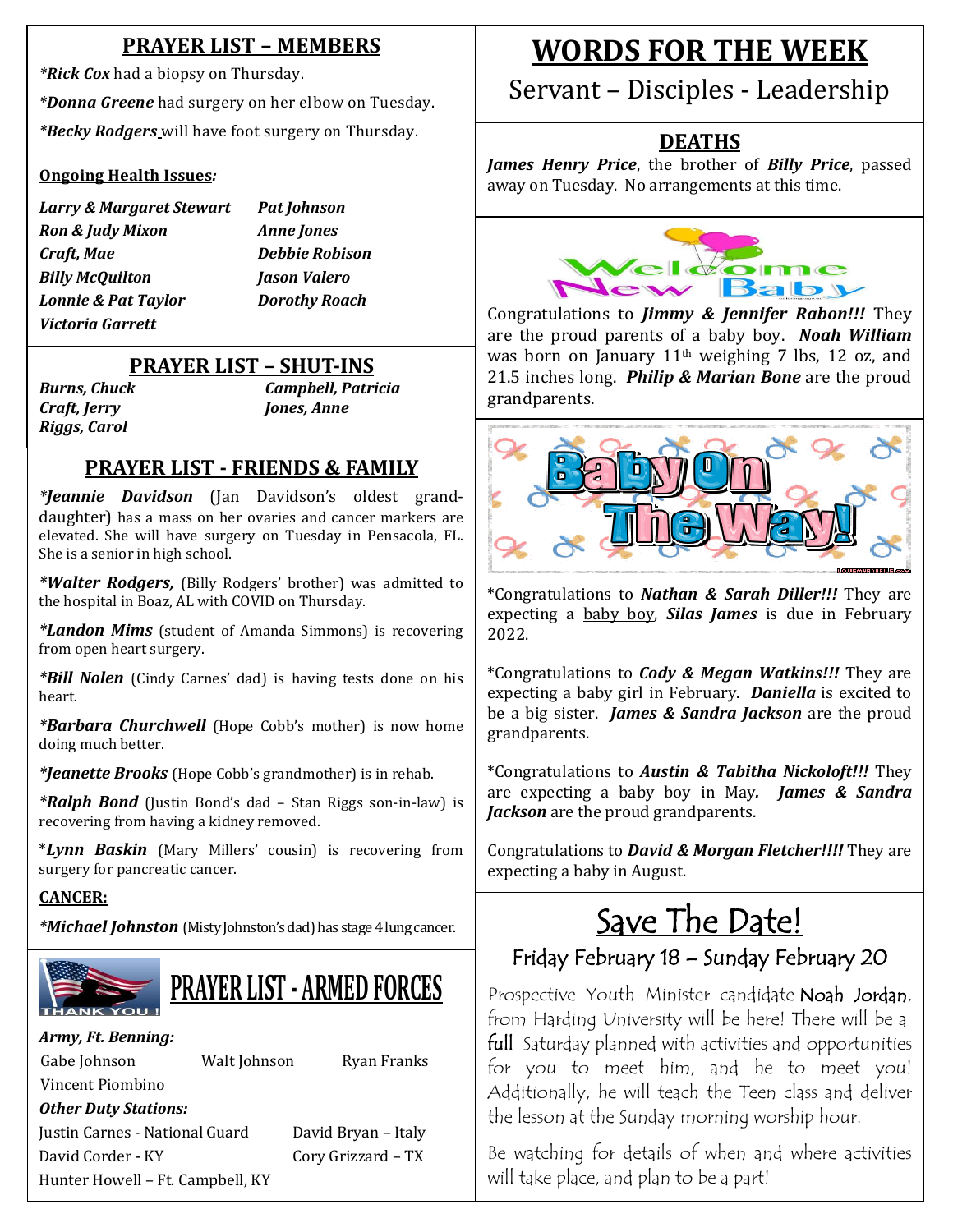

# **BROWN BAG OF COLUMBUS**

The Brown Bag item for this month is 500 **CANS OF TUNA.** Deadline will be February 9<sup>th</sup>. You can also make a \$ donation.

#### **TODAY**

There will be NO Small Groups today.

Elders & Deacons Meeting 4 pm Congregational Meeting 5 pm Young Men's Service 6 pm



As you have hopefully heard, we have a prospective youth minister coming for a visit February 18-20. Noah Jordan and his girlfriend *Avery Amundson* will be meeting with the elders after arrival Friday evening. He will be teaching the teen class Sunday morning and preaching during service. They will have a busy day Saturday with events for all ages. Please see the schedule below. Breakfast will be provided Saturday, so please RSVP to the Facebook event that will be sent out or put your name on the sign up sheet in the foyer so we have enough food. We will also need volunteers for different things, so please let the elders or Michael & Rachel Riggs know if you would like to help in any way! We are looking forward to a great weekend!

# **LADIES BIBLE CLASS**

Ladies Bible Class will meet on Tuesday at the church house at 10am.

# **THURSDAY NIGHT BIBLE STUDY**

Thursday Night Bible Study will meet at 7pm at the<br>church.house church house.



#### **Staying in Touch with YOUth**

# **A Good Name**

 Though he's been gone for many years, I'll never forget what my great-uncle told me about one of the most important things in life: *"I don't have much, but I do have the good name Papa left me."* The honor associated with His name was in his mind, crucial for him to maintain, and indeed, everyone who knew him would tell you that he was a caring, sharing, moral, principled, respected and, most all of, a godly man. All of his life, he lived in what most would consider poverty, but never once did he give me the slightest idea that he felt he was poor!

 What lessons did his good name among men teach? *First, his good name was always linked to integrity.* He daily worked hard to see that he "provided for things honest in the sight of all men" (Rom. 12:17). When my uncle Forest gave his word physically, emotionally and spiritually, everyone knew he was true to what he said or promised*. Second, he treated his good name as a precious inheritance, not to be wasted, misused, or abused (cf. (Eccl. 7:1a)*. He wanted to honor the memory of his father, so he worked diligently to avoid doing anything that would tarnish his name. *Third, he wanted to make sure his name always heralded the fact that he was a person of righteous character!* He endeavored to walk daily with the Lord, wanting to live in God's grace and in obedience to Jehovah's will so that his name would be written in the Lamb's Book of Life (Rev. 20:12,13; 21:25-27).

 How are you treating YOUR name? It doesn't matter as to your age. We should all do what we can to make sure we have a good name among men.

Richard Deising



Lesson 5 Joseph-His Brothers, Egyptian Captivity

# **Memory Verse:**

"God is our refuge and strength, always ready to help in times of trouble." Psalms 46:1

I In this lesson, your child will learn about Jacob and his sons. Jacob's favorite son was Joseph which made all of the other brothers very jealous. The brothers decided to get rid of their brother by throwing him into an empty well. Joseph was also known for being a dreamer. God gave him the ability to understand and interpret dreams.